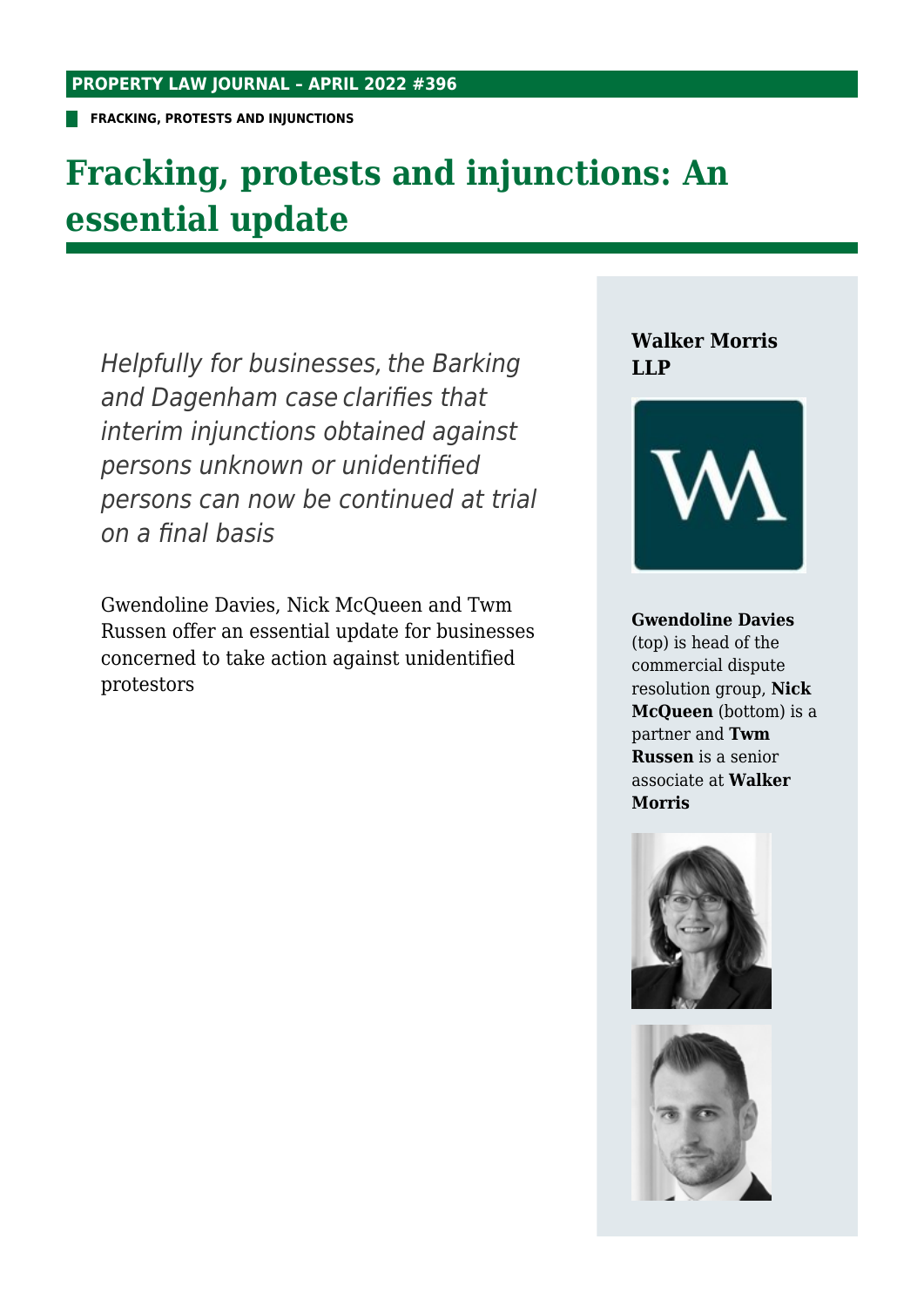# **Fracking, protests and injunctions: An essential update**

Gwendoline Davies, Nick McQueen and Twm Russen offer an essential update for businesses concerned to take action against unidentified protestors

*Helpfully for businesses, the Barking and Dagenham case clarifies that interim injunctions obtained against persons unknown or unidentified persons can now be continued at trial on a final basis*

Concerns about energy supplies and the ongoing steep rises in energy prices across the UK have been exacerbated by the Russian invasion of Ukraine. Against that backdrop, the prime minister has revived the debate as to whether fracking should be resumed. As part of a new energy supply strategy which should be set out by the end of March 2022, Boris Johnson has asked ministers to take a fresh look at whether fracking could help meet the UK's energy needs.

Fracking is, however, highly controversial. In 2019, although it stopped short of legislating an outright ban, the UK government imposed a moratorium on fracking after the process caused two minor earthquakes in Lancashire. Fracking still faces fierce opposition from environmental and community groups, who argue that its impact makes a mockery of net zero ambitions and that the process is dangerous. Anti-fracking campaigners have, in the last few days, vowed to give energy companies 'no peace' (as per Tina Rothery, a member of the so-called Nanas 'geri-activist' anti-fracking protestors) if the moratorium is lifted and have confirmed that they are ready to recommence protesting at a moment's notice and at multiple locations.

Whether it be protestors blockading sites, harassing staff or disrupting trading, or whether it be campaign groups setting up encampments, trespass can cause financial loss, distress and reputational damage for businesses. In terms of even wider impact, traffic chaos, supply chain disruption and even, on occasion, civil unrest, can result for the general public or other lawful occupiers.

### **Dealing quickly and effectively with protestors**

Dealing quickly and effectively with protestors can therefore be of vital importance, but it is not always easy. Resourcing issues, or uncertainty as to whether protestors' behaviour actually amounts to criminal activity, can prevent the police from being able to help. Private landowners or businesses often need to obtain a court order before they are able to forcibly remove protestors, but that can prove difficult where the identities of any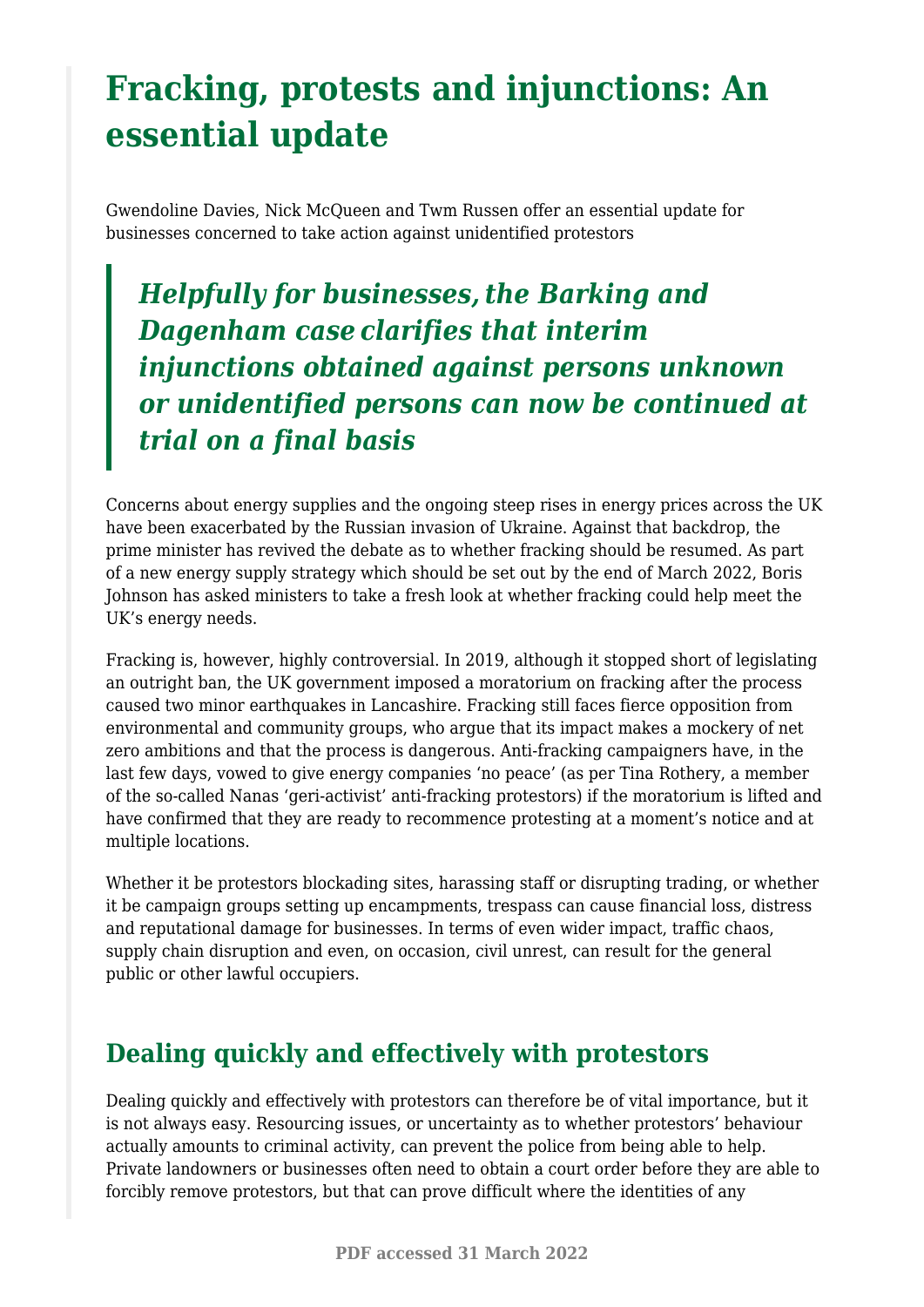protestors are unknown or constantly changing, so that they can't be named in legal proceedings.

In addition, granting injunctions against unidentified persons, whether or not it is in the context of fracking or other environmental protests, is controversial. An injunction is a remedy which has serious 'teeth'. It is an order, issued by the court, for persons to do or not to do something. It contains a penal notice, which means that if an affected person breaches the injunction, they are in contempt of court and can be imprisoned (in the case of local authority landowners, the Anti-Social Behaviour Police and Crime Act 2014 also affords the court the ability to attach a direct power of arrest to the injunction, meaning that applying to the court for a contempt of court order can be avoided before an offender is taken into custody). The severity of the potential consequences of an injunction means it is vitally important that the order should only capture those persons or potential defendants, and those particular circumstances, that it really needs to. Otherwise there is a risk that innocent persons could get caught in the crossfire.

Recent case law will be of significant interest to businesses and landowners or occupiers who find themselves troubled by protestors because it clarifies the correct approach for obtaining an injunction requiring unidentified individuals to vacate and stay away from a site – an area in which the law has been in flux in recent years.

### **Persons unknown injunctions: what businesses need to know**

As mentioned above, businesses and other landowners or occupiers cannot lawfully remove protestors unless they have obtained a court order allowing them to do so. But how can an order be obtained against persons whose identity is unknown or constantly changing? And how can businesses deal with protestors who simply return to the site or relocate to another of the business' premises?

The answer is to obtain an injunction, with sufficient geographical and temporal limits to prevent further disruption, against 'persons unknown'. The courts do not, however, grant such injunctions without first undertaking a thorough assessment as to whether they are an appropriate remedy.

The *Canada Goose v Persons Unknown* [2020] litigation authoritatively set out key guidelines for claimants wishing to obtain injunctions against persons unknown, particularly against unlawful protestors. The Court of Appeal decision in *Barking and Dagenham v Persons Unknown* [2022], however, overturned a key aspect of the*Canada Goose* case. In doing so, it has updated the law in favour of businesses and landowners or lawful occupiers.

As well as clarifying the legal guidelines for obtaining injunctions against 'persons unknown', *Barking and Dagenham* may signal the beginnings of a move away from the arguably 'pro-protestor' approach which has been adopted by the courts in recent years.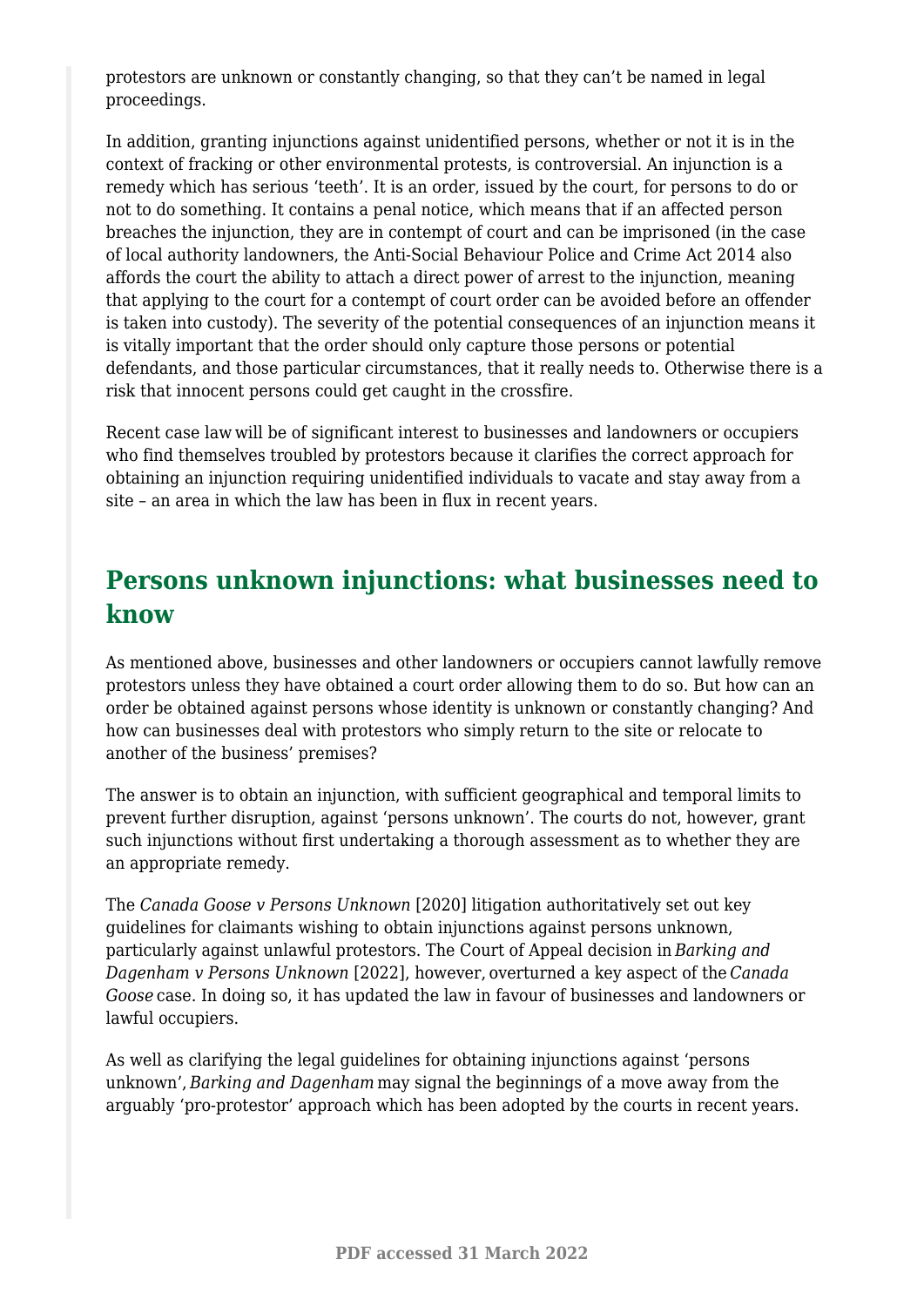## **What legal and practical advice arises?**

One key principle arising out of *Canada Goose* has now been overturned. This was that final injunctions against 'persons unknown' are not generally available, such that interim injunctions against unknown individuals will usually be discharged at trial, leaving an injunction only against persons who have, by the time of the trial, been identified (not necessarily by name, but perhaps by CCTV or bodycam footage) and been served with the order.

Helpfully for businesses, *Barking and Dagenham* clarifies that interim injunctions obtained against persons unknown or unidentified persons can now be continued at trial on a final basis. Crucially, final injunctions can therefore even cover newcomers who may not have been subject to the injunction at the time the order was made, but who subsequently commit an act in breach of the injunction.

This decision enables the enforcement of injunctions against individuals acting in breach, at the time or in the future, where those persons are not a party to proceedings, so long as they fall within the class of people caught by the injunction.

The *Barking and Dagenham* case should therefore significantly extend the protection against trespass and other unlawful conduct (including harassment of staff and others) afforded by a persons unknown injunction to provide long-term relief to a business.

It is important to note, however, that all of the following aspects of the *Canada Goose* authority remain good law and in effect:

*Persons unknown defendants must be people who have not been identified but are capable of being identified and served with proceedings, if necessary by alternative service such as can reasonably be expected to bring the proceedings to their attention (such as, say, handing the order to them, or affixing copies around the perimeter of the site). Such persons include both anonymous defendants who are identifiable in some way at the time the proceedings commence and also newcomers (people who, in future, fall within the specific description of the persons unknown).*

The persons unknown must be defined in the originating injunction application by reference to their conduct which is alleged to be unlawful.

Interim injunctive relief may only be justified and granted if there is a sufficiently real and imminent risk of a tort being committed (this is intended to avoid the risk of an injunction preventing lawful protest).

As in the case of the originating process itself, the defendants subject to the interim injunction must, in the continuation application, be individually named if known and identified or, if not, must be capable of being identified and served.

The prohibited acts must correspond to the threatened tort. They may include lawful conduct if, and only to the extent that, there is no other proportionate means of protecting the claimant's rights.